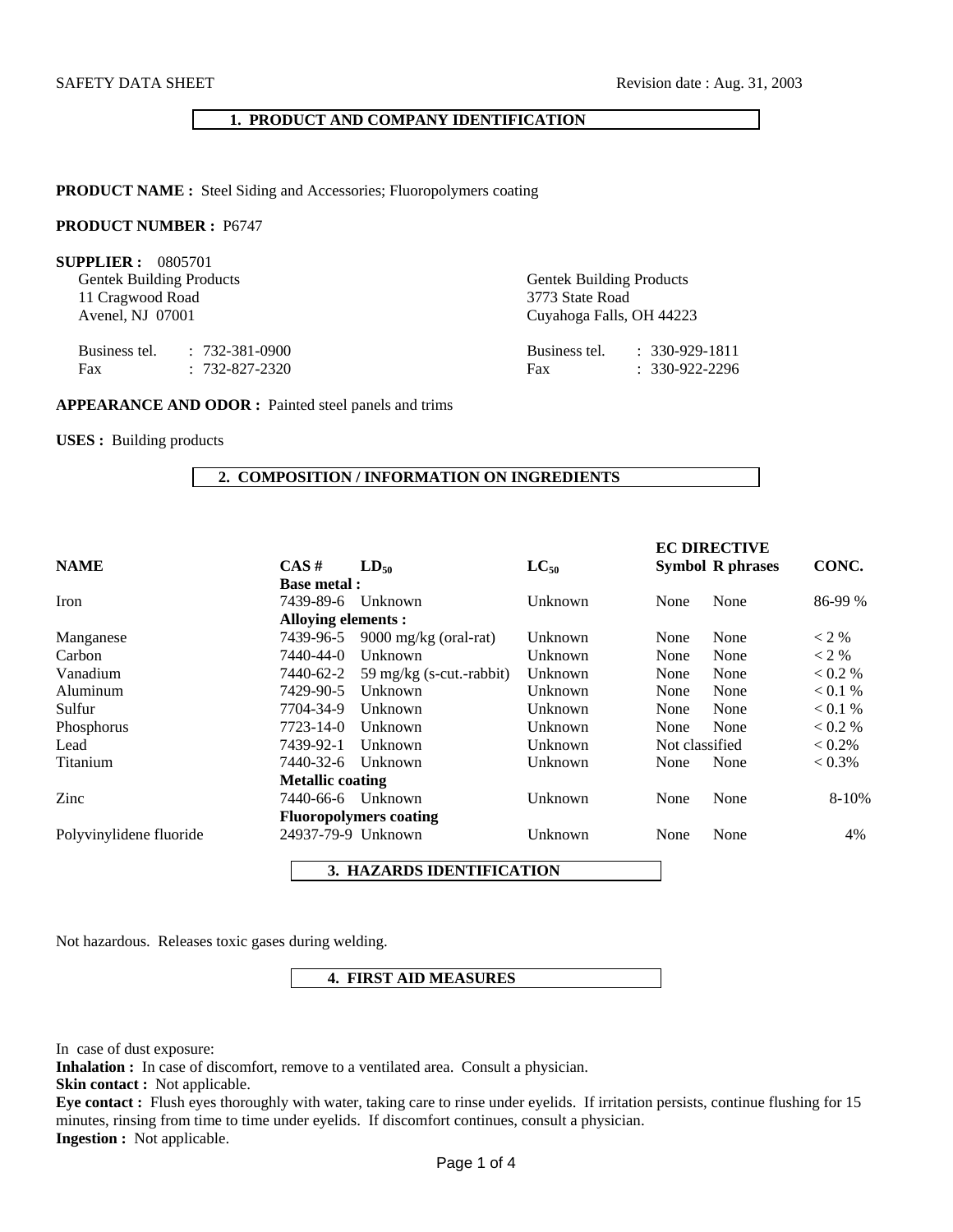# **5. FIRE-FIGHTING MEASURES**

**EXTINGUISHING MEDIA :** Remove source of flame. In case of fire, wear self-contained breathing apparatus and fire-resistant clothing.

**HAZARDOUS COMBUSTION PRODUCTS :** Emits fluoride fumes and hydrogen fluoride (a toxic and corrosive gas) if strongly heated.

# **6. ACCIDENTAL RELEASE MEASURES**

Recycle if possible.

# **7. HANDLING AND STORAGE**

**HANDLING PRECAUTIONS :** Follow the recommendations in ANSI Z49.1, Safety in welding and cutting. (ANSI: American National Standard Institute)

**STORAGE CONDITIONS :** Not applicable.

# **8. EXPOSURE CONTROLS / PERSONAL PROTECTION**

Provide general and local ventilation to maintain concentrations of air contaminants below recommended standards. Use an approved respirator designed for the hazard, where concentrations exceed exposure limits.Wear goggles, as necessary. Wear welder's gloves, helmet, tinted visor and any other protective equipment (arm protectors, aprons) when welding this material.

# **EXPOSURE LIMITS :**

(ACGIH=American Conference of Governmental Industrial Hygienists; TLV=Threshold Limit Value; OSHA=Occupational Safety and Health Administration [USA]; PEL=Permissible Exposure Limit; TWA=Time-Weighted Average; STEL=Short Term Exposure Limit; Ceiling=Ceiling value)

|                                          | <b>ACGIH (TLV)</b>      |                     | OSHA (PEL)              |                          |
|------------------------------------------|-------------------------|---------------------|-------------------------|--------------------------|
|                                          | <b>TWA</b>              | <b>STEL</b>         | <b>TWA</b>              | <b>Ceiling</b>           |
| Iron oxide, fume                         | $5 \text{ mg/m}^3$      | None                | $10 \text{ mg/m}^3$     | None                     |
| dust                                     | None                    | None                | $10 \text{ mg/m}^3$     | None                     |
| Manganese (dust)                         | $5 \text{ mg/m}^3$      | None                | $5 \text{ mg/m}^3$      | $5 \text{ mg/m}^3$ -ceil |
| (fumes)                                  | 1 mg/m <sup>3</sup>     | $3 \text{ mg/m}^3$  | $5 \text{ mg/m}^3$      | $5 \text{ mg/m}^3$       |
| Carbon (as nuisance particulates - tot.) | $10 \text{ mg/m}^3$     | None                | $15 \text{ mg/m}^3$     | None                     |
| Lead inorg. dust & fumes                 | $0.15 \text{ mg/m}^3$   | None                | $0.05 \text{ mg/m}^3$   | None                     |
| Phosphorus                               | $0.1$ mg/m <sup>3</sup> | None                | $0.1$ mg/m <sup>3</sup> | None                     |
| Vanadium $(V_2O_5)$ - respirable dust    | $0.05 \text{ mg/m}^3$   | None                | $0.5 \text{ mg/m}^3$    | $0.5 \text{ mg/m}^3$     |
| fume (as $V_2O_5$ )                      | $0.05 \text{ mg/m}^3$   | None                | $0.1$ mg/m <sup>3</sup> | $0.1 \text{ mg/m}^3$     |
| Polyvinylidene fluoride                  | None                    | None                | None                    | None                     |
| Zinc oxide fume                          | $5 \text{ mg/m}^3$      | $10 \text{ mg/m}^3$ | 5 mg/m <sup>3</sup>     | None                     |
| Tot. dust                                | $10 \text{ mg/m}^3$     | None                | $15 \text{ mg/m}^3$     | None                     |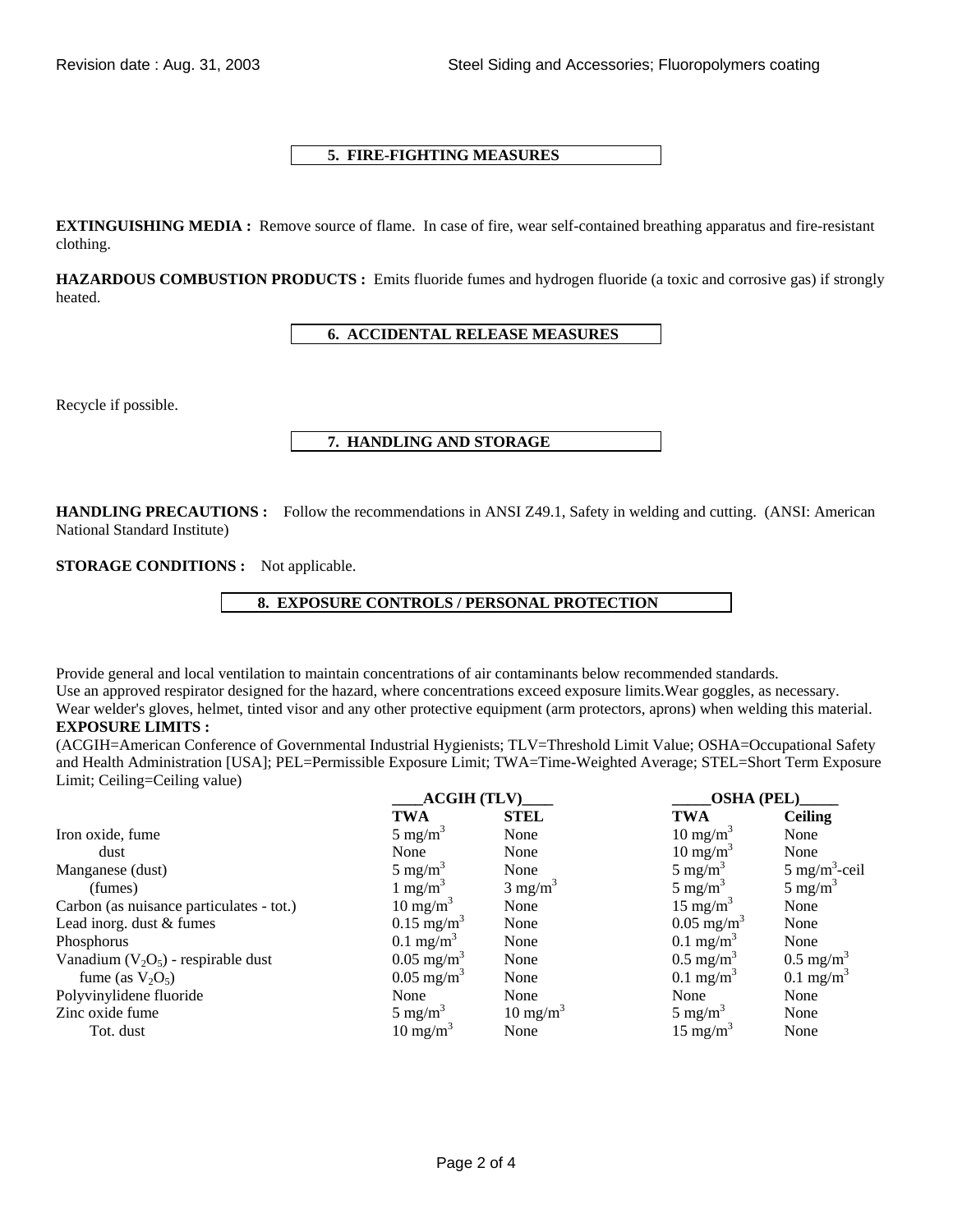# **9. PHYSICAL AND CHEMICAL PROPERTIES**

**pH :** Not applicable. **flashpoint :** Not applicable. **boiling point :** Not applicable. **autoignition temperature :** 315 C **vapor density (air=1) :** Not applicable. **explosive properties :** Not applicable. **evaporation rate :** Not applicable. **evaporation rate :** Not applicable. **evaporation rate :** Not applicable. **relative density (water=1) : 7-8 <b>oxidizing properties :** Not applicable. **odor threshold :** Not applicable.

**melting point : > 1200 C lower flammable limit :** Not applicable. **vapor pressure :** Not applicable. **higher flammable limit :** Not applicable. **water solubility :** Not applicable. **partition coefficient (n-octanol/water) :** Not applicable.

# **10. STABILITY AND REACTIVITY**

**STABLE (yes/no) :** Yes

**CONDITIONS AND MATERIAL TO AVOID :** Strong acids.

**HAZARDOUS DECOMPOSITION PRODUCTS :** Metallic dust or fumes may be produced during welding, burning, grinding and machining. Reaction with evolution of hydrogen: on contact with acids. Releases toxic gases during welding.

 **11. TOXICOLOGICAL INFORMATION** 

### **ROUTES OF EXPOSURE :** inhalation : Yes **ingestion :** No

**eye contact :** No **skin contact :** No **skin absorption :** No

**ACUTE EFFECTS :** 

**Inhalation :** May cause irritation through mechanical abrasion. **Skin contact :** Not applicable. **Eye contact :** May cause irritation through mechanical abrasion. **Ingestion :** Not applicable.

**CHRONIC EFFECTS :** 

**Medical conditions aggravated by exposure to the product :** Not applicable.

**Carcinogenicity / Mutagenicity / Reproductive toxicity :** Does not contain any carcinogens or potential carcinogens (IARC, NTP, OSHA). (IARC=International Agency for Research on Cancer; NTP=National Toxicology Program [USA]; OSHA=Occupational Safety and Health Administration [USA])

 **12. ECOLOGICAL INFORMATION** 

No information available

## **13. DISPOSAL CONSIDERATIONS**

Recycle if possible. Dispose of waste in accordance with federal, state, or local regulations.